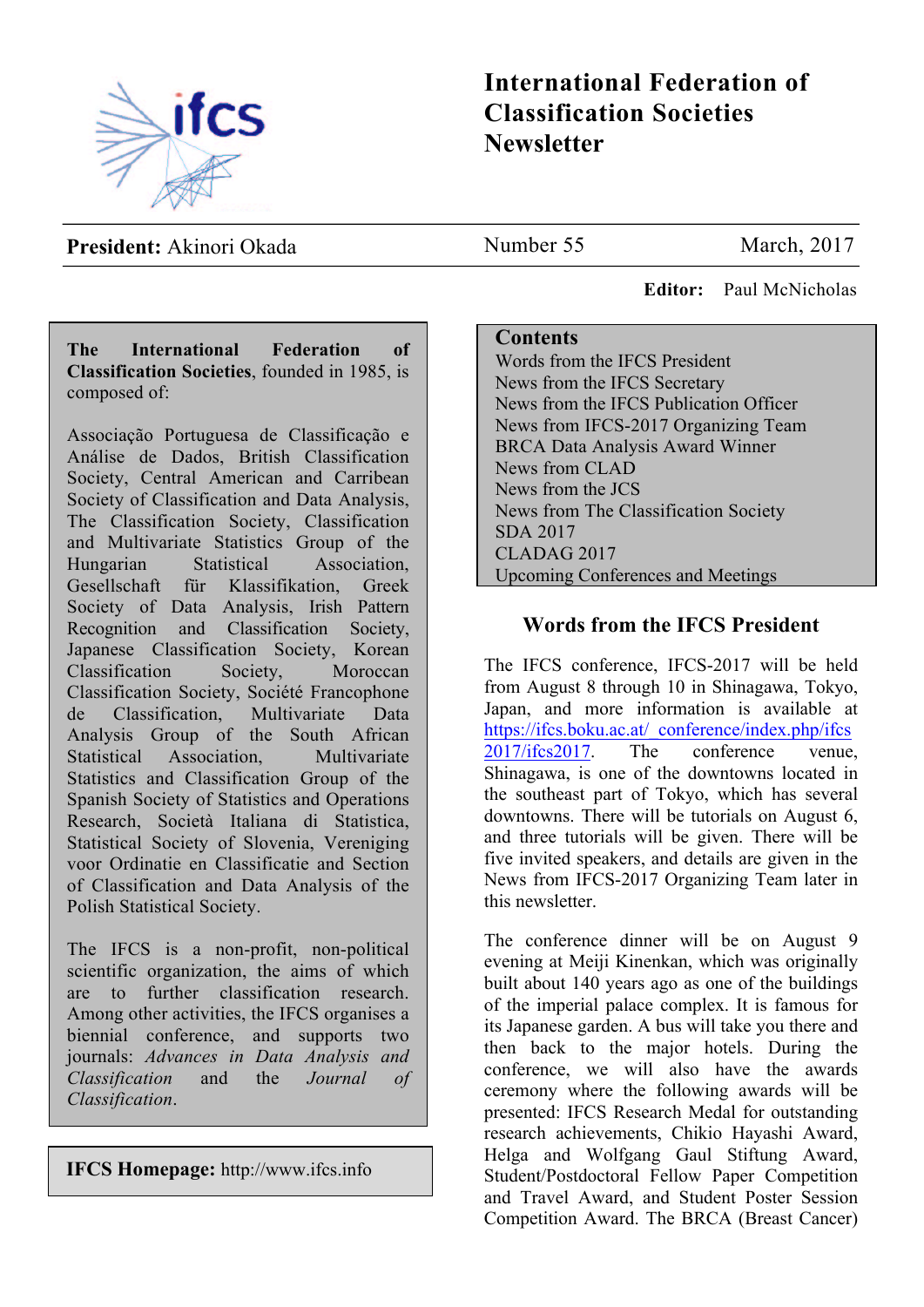Data Analysis Award winner, Corinna Ernst, was conferred the award in February 2017 at the 40th anniversary of the German Classification Society and will present a lecture at the conference. I am looking forward to seeing all of you at IFCS-2017 in Tokyo. The IFCS-2017 is the first IFCS Conference hosted in Japan since IFCS-1996 in Kobe, Japan. The Japanese Classification Society, who will host IFCS-2017, decided to initiate the "Invited by the JCS (Japanese Classification Society)" sessions, where the JCS invites researchers to organize sessions mainly from Asian countries or countries that do not have societies joined the IFCS.

Recently, there was a change of the IFCS Treasurer. I would like to express my profound gratitude to Nema Dean for her excellent service in the last two terms as Treasurer. I am delighted to welcome Sugnet Lubbe, who has succeeded Nema as Treasurer. Sugnet is a prominent scientist, and an associate professor at the Department of Statistical Science of the University of Cape Town.

> Akinori Okada IFCS President

### **News from the IFCS Secretary**

I hope you all had a good start into 2017. Since the last Newsletter, the Executive Committee (EC) had meetings on 6 October, 24 November, 15 December and 2 March. Much of this was about preparing the IFCS-2017 meeting in Tokyo. On 6 October we were made aware of a generous donation of a new Award, the Hildegard and Wolfgang Gaul Foundation Award, for researchers in the area of Data Analysis and related scientific directions, younger than 30 years old for IFCS conferences in the next 10 years. The Award guidelines were revised and updated to include this new award (among other updates). The list of invited speakers was finalised.

The IFCS Council elected Sugnet Lubbe (SAS-MDAG) as new Treasurer. In January 2017, the IFCS Council was ballotted on some changes and clarifications of the IFCS Constitution and Election Rules. The proposed changes received 18 positive and no negative votes. This, however, was not enough to fulfill the number of at least 2/3 of the 32 Council members' votes required for such changes. As there were no negative votes, the EC will probably prepare a revised version of changes for another vote. Another thing that needs to be clarified are the rules according to which some societies have two representatives in the Council, for which the EC currently prepares a proposal.

Please note that the IFCS Directory needs to contain updated information on the societies' Presidents, Treasurers, Council Representatives (names, email adresses and terms of office). Any change should be emailed to the IFCS Secretary  $(c, \text{hennig@ucl.ac.uk})$ . Currently some information is outdated despite having sent reminder emails; can I please ask the corresponding societies to send me the updated information? With all the best wishes,

> Christian Hennig IFCS Secretary

## **News from the IFCS Publication Officer**

There is not much news to report from my side. As usual, thanks to everyone who contributed to this newsletter. I also want to welcome Sugnet Lubbe to the IFCS Executive Committee. I hope to see you in Tokyo in August!

> Paul McNicholas IFCS Publication Officer

# **News from IFCS-2017 Organizing Team**

#### **Deadline Extended**

The deadline for the abstract submission and for early bird registration is extended to  $30<sup>th</sup>$ , April, 2017.

#### **Tutorials**

As of  $18<sup>th</sup>$ , March, 2017, we organized three tutorials as follows. These tutorials will be on  $7<sup>th</sup>$ August, 2017 at the conference venue. Each fee will be paid on site.

- Daniel Oberski, Utrecht University, Latent Class Modeling: Basics, Extensions, and Recent Advances
- Fionn Murtagh and Mohsen Farid, University of Derby, Survey Analytics from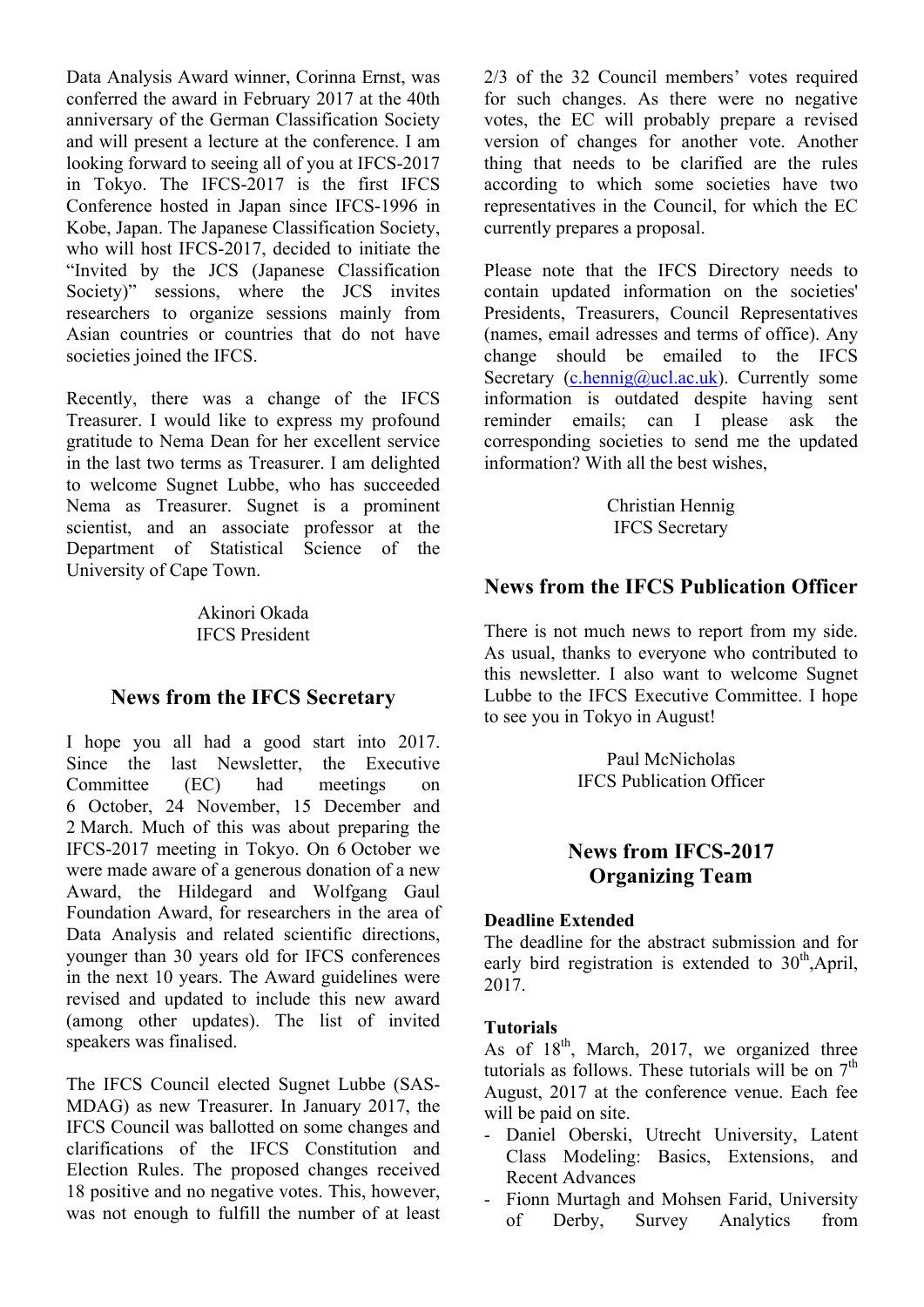Questionnaires and Textual Social Media Analytics. With Accompanying Practical Sessions, Examples and Case Studies in English and Other Languages

- Max Kuhn, RStudio Inc, Predictive Modeling in R(Tentative)

### **Invited Speaker**s

- Christian Henning, UCL, *Decisions that are needed when using Cluster Analysis, and Research that helps with making them*.
- Tomoyuki Higuchi, The Institute of Statistical Mathematics, *Smart Simulation and Smart Experimental Design*.
- Irini Moustaki, London School of Economics & Political Science, *An Overview of Hybrid Latent Variable Models and how they can be used to address Outliers, Flexible Distributions of Latent Variables and Issues of Data Dimensionality*.
- Marieke E. Timmerman, University of Groningen, *Mixture Modelling of Multivariate and/or Longitudinal Data: Arriving at Insightful Representations*.
- Cinzia Viroli, University of Bologna, *Classification by Quantiles*.

### **Invited by the JCS**

Japanese Classification Society want to promote an existing scientific Society or an organized Group of Asian country or the other country/region to be interested in IFCS activities. And we organized "Invited by the JCS":

- Yuan-chin Ivan Chang, Chinese Culture University, *Robustness and Active Learning with Logistic Models*.
- Shizuhiko Nishisato, University of Toronto, *Cluster Analysis and Quantification*.
- Shizuhiko Nishisato, University of Toronto, *Perspectives of Contingency Table Analysis*

### **Invited Sessions**

- Sugnet Lubbe, Stellenbosch University, *Challenges in Visualisation and Classification*.
- Paul McNicholas, McMaster University, *Clustering with Mixture Models*.
- Christian Hennig, UCL, *Cluster Validation: New Developments and Issues*.
- Theodore Chadjipantelis, Aristotle University of Thessaloniki, *Methods of Data Analysis and Statistical Measures in the Social Sciences*.
- Éva Laczka, Hungarian Statistical Association, *Changing Environment, New Challenges, New Responses*.
- Jozef Pociecha, Cracow University of Economics, *Classification Models in Finance and Business*.
- Jean Diatta, Université de La Réunion, *Clustering and Recommendation Systems*.
- Tom Wilderjans, Leiden University, *Advanced Techniques for Analyzing (Big) Multi-set/Multi-subject Data*.
- Salvatore Ingrassia, University of Catania, *Advances in Latent Variable Modeling*.
- Brian Franczak, MacEwan University, *Cluster Analysis Using non-Gaussian Mixtures*.
- J. Fernando Vera, Universidad de Granada, and Eva Boj del Val, University of Barcelona, *Classification and Representation for Non Metric and Symbolic data*.
- Yuko Araki, Shizuoka University, *Functional Data Analysis*.
- Yasunori Endo and Sadaaki Miyamoto, Tsukuba University, *Leading-edge Research of Clustering and its Applications*.
- Masahiro Mizuta and Shin-ichi Minato, Hokkaido University, *Enumeration Algorithm and Data Science*. (Tentative)
- Kazuhisa Takemura, Waseda University, *Judgment and Decision Making*.
- Michiko Watanabe, Keio University, *New Development of Application of Latent Class Models in Heathcare Management*. (Tentative)
- Hiroshi Yadohisa, Doshisha University, *New Topics with related to Classification Problems*.
- Hiroe Tsubaki, National Statistics Center, *Recent Problems of Big Data Handling in Official Statistics*.
- Yutaka Kano, Osaka University, *Causal Inference and related Topics*.
- Yutaka Kano, Osaka University, *Bayesian Inference and Model Selection*.
- Yuichi Mori, Okayama University of Science, Advances in Sparse Regression, *Dimension Reduction and related Computations*.
- Yasumasa Baba, The Institute of Statistical Mathematics, *Analysis of Micro Official Statistics*.
- Yusuke Matsui and Masahiro Nakatochi, Nagoya University, and Yuichi Shiraishi, The University of Tokyo, *The Cutting Edge of Biomedical Big Data – from Bioinformatic Methodologies to Data Analysis*.
- Junji Nakano, The Institute of Statistical Mathematics, *Analysis and Clustering of Complicated Data*.

### **Travelling from Airports**

From Tokyo(Haneda) International Airport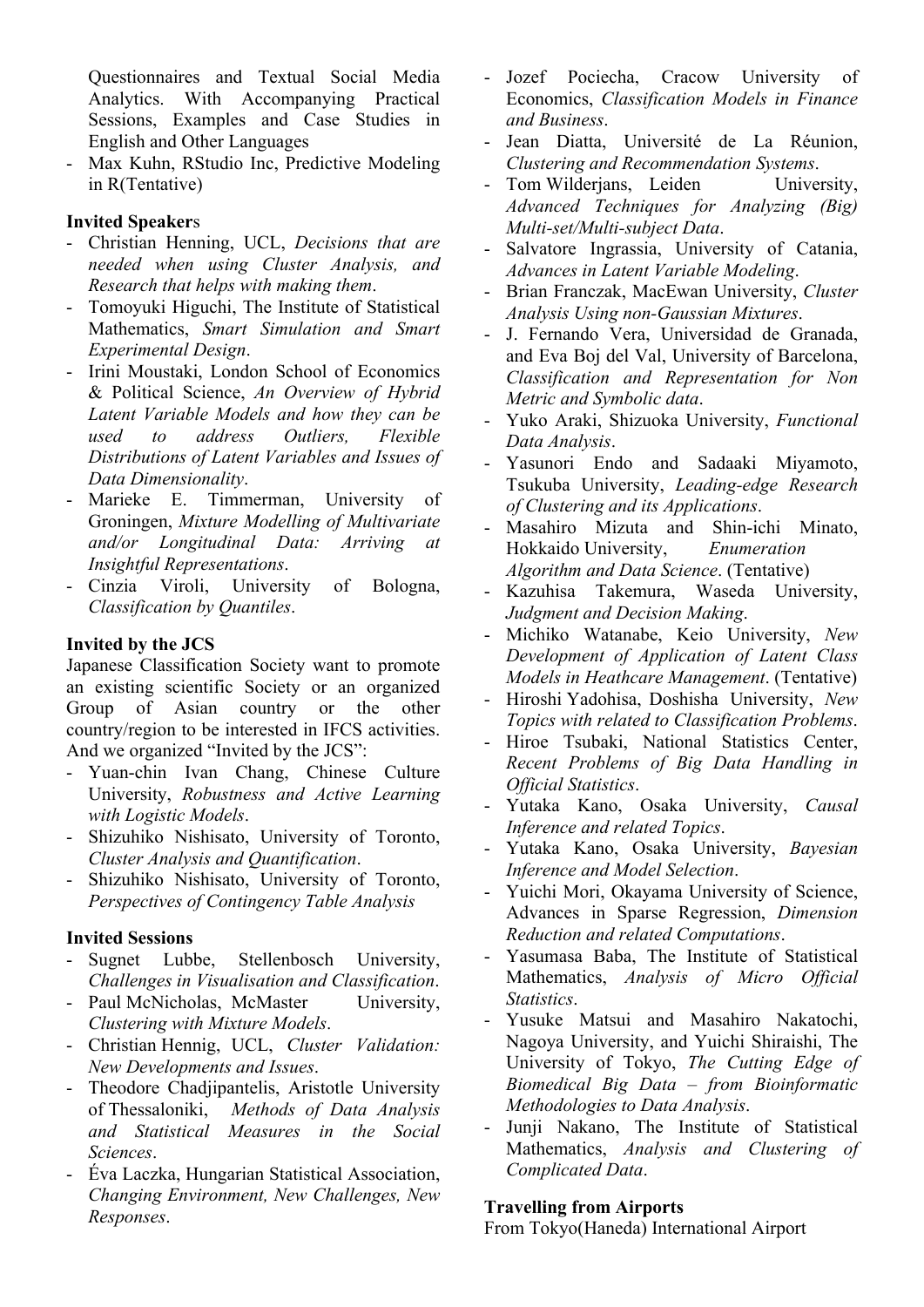# http://www.haneda-airport.jp/en/

By rail:

(1) Keikyu Line through Shinagawa Station.  $25 \sim 30$  minutes http://www.haneda-tokyo-access.com/en/

(2) Tokyo Monorail Line to JR Hamamatsu-cho Station, then take the trains through JR Shinagawa Station, 30 minutes. http://www.tokyo-monorail.co.jp/english/

By Bus: Take the limousine bus to Ebisu and Shinagwa Area.

https://www.limousinebus.co.jp/en/

### From Narita International Airport

http://www.narita-airport.jp/en/

By rail:

- (1) JR Narita Express Line through JR Shinagawa Station, 70 minutes http://www.jreast.co.jp/e/nex/
- (2) Keisei Line to Keisei Ueno Station, walk to JR Ueno Station, take the trains through JR Shinagawa Station, 90 minutes http://www.keisei.co.jp/keisei/tetudou/skyline r/us/

By bus: Take the limousine bus to Ebisu and Shinagwa Area.

https://www.limousinebus.co.jp/en/

### **Accommodation**

Please reserve by yourself on the website such as "Hotels.com", "Booking.com", "TripAdvisor", "JAPANiCAN.com" as they will offer lower prices than we can offer. The following hotels are near to the conference venue.

- The Prince Sakura Tower Tokyo, Autograph Collection (4.5 star)
- The Strings by InterContinental Tokyo  $(4.5)$ star)
- Grand Prince Hotel New Takanawa (4 star)
- Shinagawa Prince Hotel (3.5 star)--- Shinagawa station, 18 minutes' walk from Conference site
- APA Hotel Shinagawa Sengakuji (3 star)--- Sengakuji Station, 10 minutes' walk from Conference site.
- Keikyu EX Inn Shinagawa-Ekimae (3 star)---Shinagawa station, 16 minutes' walk from Conference site
- Hotel MyStays Gotanda Station (3 star)
- Hotel Jal City Tamachi Tokyo (3 star)
- Tamachi BAY HOTEL (2 star)---Mita Station, next to Sengakuji Station

### **Social Program**

Welcome Reception (free of charge)

We will have a welcome reception at the conference site on August 8.

### Conference Dinner

We will have a conference dinner at Meiji Kinenkan on August 9, followed by a small tour to Asakusa for applicants. The fee of the dinner is 8,000 yen, and the dinner with the small tour is 12,000 yen.

### Optional Tours and Activities

We do not provide you a service for the optional tours. However, you can find many tours and activities on travel agencies' websites. These include tours to Mt. Fuji, Kyoto, Kyoto, Kanazawa, etc. Activities of kimono, tea ceremony, wagashi sweets etc. Experiences of cuisine and cooking of sushi, tempura, sukiyaki etc., Shows and cultural experiences of sumo wrestling, ninja training, samurai armor etc. You can find more detail information on the IFCS-2017 website. It is your own responsibility to research, make a booking and pay for the service provided directly with the supplier. Any issues relating to tour bookings are not the responsibility of the conference or the conference organizers.

We are looking forward to seeing the member of each society in Tokyo.

Tadashi Imaizumi

# **BRCA Data Analysis Award Winner**

The *BRCA Data Analysis Award* was been created in Spring 2016 to honour innovative scientific work in the framework of statistics and data analysis that focuses on, or can advance, the prevention of inherited cancer associated with BRCA gene mutations. Tendering of the award was jointly conducted by the *International Biometric Society* (German Region, IBS-DR), the German *Gesellschaft fuer Klassifikation – Data Science Society* (GfKl), the *International Federation of Classification Societies* (IFCS), the non-profit research and development organization *HeritX* (Santa Monica, USA), and the *Center for Familial Breast and Ovarian Cancer* (Cologne, Germany).

An international team of reviewers has evaluated the submitted applications and finally conferred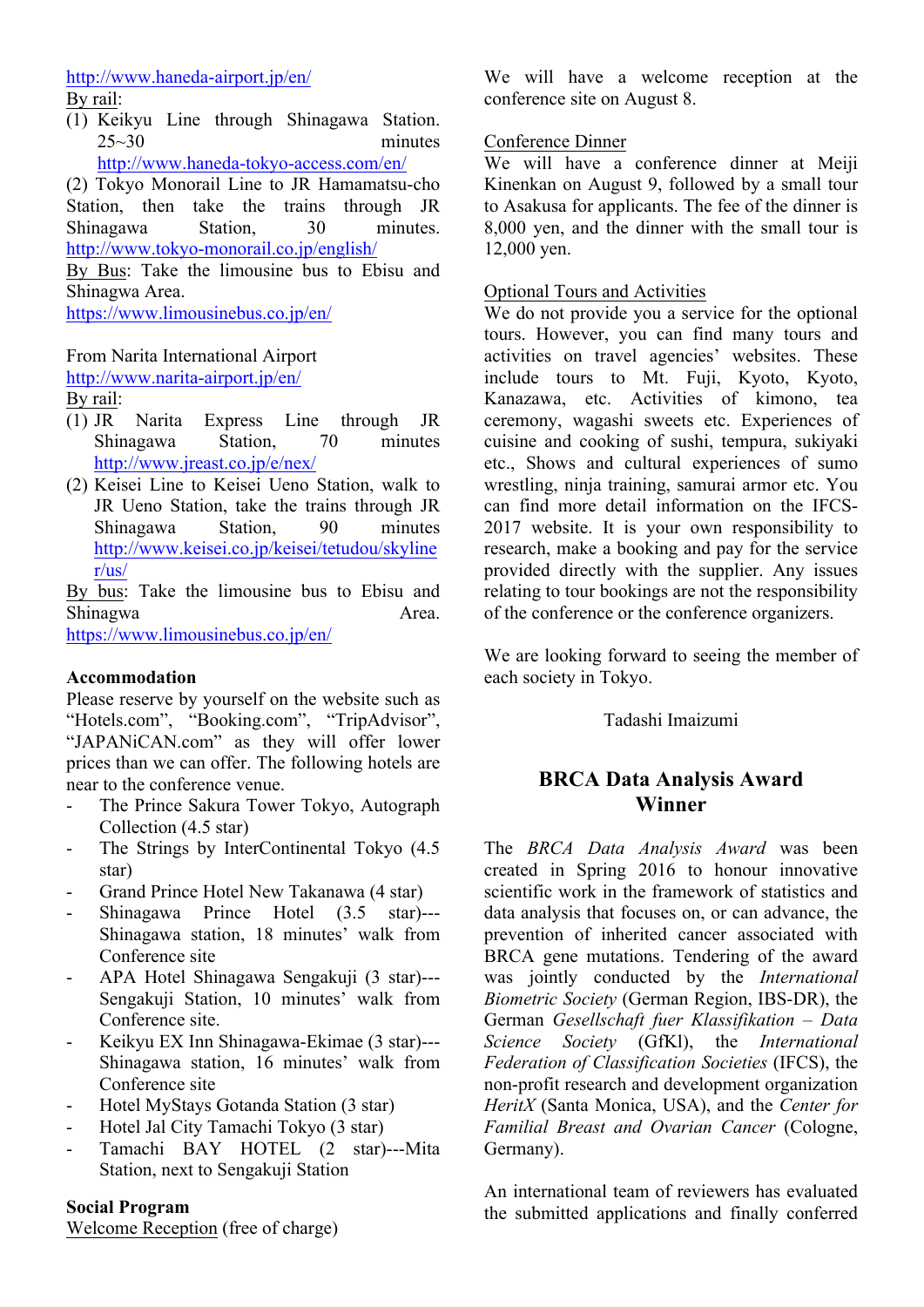the price to **Corinna Ernst**, a bioinformatician from Cologne at the early stage of her career who has submitted a paper on *"A generalized additive model framework for CNV detection on multi gene panels"*. In this framework, Corinna Ernst developed an algorithm for identifying so-called Copy Number Variations (CNVs), i.e., genetic rearrangements that allow to find new risk genes beyond the well-known BRCA1/2 genes, and this directly from observed data obtained from Next Generation Sequencing (NGS) and without additional experiments. This analysis was possible by using generalized additive models. Former work by Corinna Ernst was devoted to the optimization of various algorithms for analyzing NGS data, the development of a data structure for the storage of pan-genomes, and to a study on relapses of neuroblastomas.

The *BRCA Data Analysis Award,* combined with a prize sum of 1,000 Euro, has been conferred to Corinna Ernst by Prof. Dr. Hans Kestler (Ulm) on February 24, 2017, during a ceremony celebrating the  $40<sup>th</sup>$  anniversary of GfKl in the Castle of Karlsruhe (Baden, Germany) and in cooperation with the Karlsruhe Institute for Technology (KIT). Ms. Ernst will present her scientific results to an international audience during the  $15<sup>th</sup>$ Conference of the IFCS in Tokyo (Japan) in August 2017. We cordially congratulate her on this award and wish her plenty of success for her future research activities.

Hans-Hermann Bock

# **News from CLAD**

#### **JOCLAD 2017**

The XXIV Annual Meeting of the Associação Portuguesa de CLassificação e Análise de Dados (CLAD) will be held April 20-22 2017, at the Faculdade de Engenharia - Universidade do Porto. The main objectives of this annual conference, addressed to teachers, researchers, students and users who share interests in the area of Classification and Data Analysis, are: promote and develop research as well as stimulate the national scientific production in that area, both in theoretical and applied fields; enhance scientific dialogue, cooperation, discussion and exchange between data scientists and companies; strengthen CLAD's role and cohesion. The meeting will also be an opportunity to visit the city of Porto, one of Europe's oldest tourist destinations, with its

historical core proclaimed a World Heritage Site by UNESCO, having been voted the Best European Destination in 2017. The JOCLAD 2017 scientific program includes two short courses, three plenary sessions, three thematic sessions, contributed papers and poster sessions.

Both short courses will take place April 20: *Análise em Componentes Principais, Robustez e Deteção de Outliers: Uma Introdução em R* (Maria do Rosário Oliveira, Instituto Superior Técnico, Portugal) and *Supervised classification methods* (Pedro Larrañaga, Universidad Politécnica de Madrid, Espanha). Plenary sessions are the following: *Bayesian networks in neurosciences* (Pedro Larrañaga, Universidad Politécnica de Madrid, Espanha), *Distributional data clustering and visualization for official statistics* (Rosanna Verde, Università della Campania "Luigi Vanvitelli", Italia), *Análise de Dados Geoespaciais utilizando Mapas Auto-Organizados* (Victor Lobo, ISEGI / UNL and Escola Naval, Portugal).

Thematic Sessions are presented on behalf of: Instituto Nacional de Estatística – INE (*Session organizer: Carlos Marcelo***),** Banco de Portugal – BdP (*Session organizer: Filipa Lima*), Associação Portuguesa de Demografia – APD (*Session organizer: Sónia Pintassilgo*). Like in preceding conferences, authors of the best research papers presented at JOCLAD 2017 will be invited to submit full papers for publication in the next issue of CLAD's Book Series, CLADMAp III. The JOCLAD 2017 program and further information is available at the CLAD website http://www.clad.pt/.

Helena Bacelar-Nicolau

### **News from JCS**

#### **(I) The 35th Annual Meeting of the Japanese Classification Society**

The 35th Annual Meeting was held on March 6 and 7, 2017 at Hosei Business School of Innovation Management, Hosei University, Tokyo. The chairperson of the organizing committee was Yuki Toyoda (Hosei University). The speakers and the titles of their talks were as follows:

- Classification model of Convenience Stores: by problem types and problem solving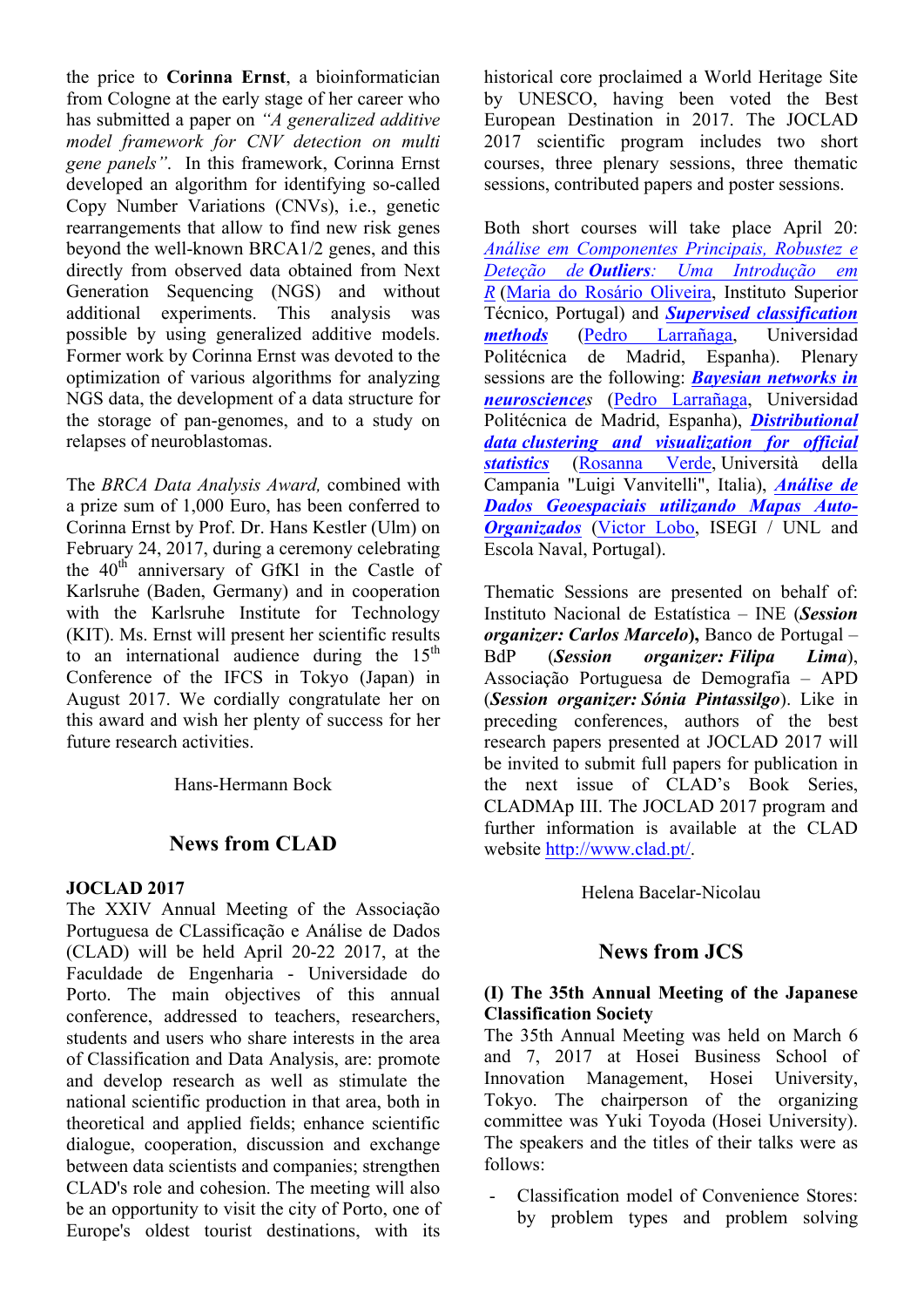methods, Kenji Mizoguchi (Hosei University Graduate School of Innovation Management)

- Prediction of the dweller awareness using the data of the national census, Chiho Mito (Tokyo Gas Co., Ltd.), Katsuyuki Inagaki (Tokyo Gas Co., Ltd.), Hitomi Tanizawa (Tokyo Gas Co., Ltd.), and Yuki Toyoda (Hosei University)
- Support Marketing Decision Using Sequential Probability Ratio Test, Kentaro Matsumoto (LOCKON CO., LTD. / MARKETING METRICS Lab.)
- Extraction and classification of the useful information from Tweet data after the Kumamoto Earthquake. Takamitsu Funayama (Tokai University), Yoshiro Yamamoto (Tokai University), and Osamu Uchida (Tokai University)
- Association Rule Analysis and Comparison between Quantification Technique for Visualization, Sanetoshi Yamada (Graduate School of Science and Technology, Tokai University) and Yoshiro Yamamoto (Tokai University)
- Data analysis and classification for the text data regarding radiation, Takafumi Kubota (Tama University)
- To categorize batters in Nippon Professional Baseball Organization by the batted ball direction, Kazuki Konda (Graduate School of Tokai University) and Yoshiro Yamamoto (Tokai University)
- Evaluation of the JSSC Examination Using Multi-dimensional Polytomous Item Response Theory, Jun Tsuchida (Graduate School of Culture and Information Science, Doshisha University) and Hiroshi Yadohisa (Department of Culture and Information Science, Doshisha University)
- Customer segmentation with Qualitative Comparative Analysis, Yuki Toyoda (Hosei University)
- Constrained Principal Component Analysis for Nonmetric Data, Yuki Yamagishi (Faculty of Culture and Information Science Doshisha University), Kensuke Tanioka (Clinical Study Support Center Wakayama Medical University), and Hiroshi Yadohisa (Faculty of Culture and Information Science Doshisha University)
- Questionnaires and response pattern of the Cross national survey research, Hiroko Tsunoda (Nihon Wellness Sports University) and Ryozo Yoshino (The Institute of

Statistical Mathematics)

- Two Theoretical Issues on Ward's Method, Sadaaki Miyamoto (University of Tsukuba)
- Investigation Changes of Political Party Support From 2009 to 2013 III: Nonhierarchical Asymmetric Cluster Analysis, Akinori Okada (Rikkyo University) and Satoru Yokoyama (Teikyo University)

A seminar about data analysis was held on March 6 in the meeting. The organizer was Yuki Toyoda (Hosei University) and the lecturers were Naohiro Tsuchida (Nippon Research Center Ltd.) and Yuki Toyoda (Hosei University).

### Satoru Yokoyama

# **News from The Classification Society**

#### **2017 Annual Meeting of The Classification Society**

The 2017 Annual Meeting of the Classification Society will be at the Silicon Valley Campus of the University of California, Santa Cruz, June 21- 24. We are lining up a great program, headed by Robert Tibshirani of Stanford University and Michael Jordan of the University of California, Berkeley. The conference banquet will be at a local winery. The conference site is very close to the San Jose Airport, and the San Francisco and Oakland airports are also options. We have a special deal with the nearby Embassy Suites. All these details and more are available at the conference website: http://academicaffairs.ucsc.edu/classification-soci ety-conference/index.html The submission deadline for contributed talks is May 1. The Early Bird Registration deadline is May 15. The deadline for the Hotel group rate at the Embassy Suites is May 31. Hope to see you all in California!

**The Classification Society Distinguished Dissertation Award Winner 2017** The 2017 winner of the Classification Society's Distinguished Dissertation Award is **Paula Murray** of McMaster University, for her thesis<br>
"Detecting Non-Elliptical Clusters", co-"Detecting Non-Elliptical Clusters", cosupervised by Paul McNicholas and Ryan Browne. Paula will present her work at the 2017 Annual Meeting of the Classification Society in Santa Cruz this June.

Hans Friedrich Köhn